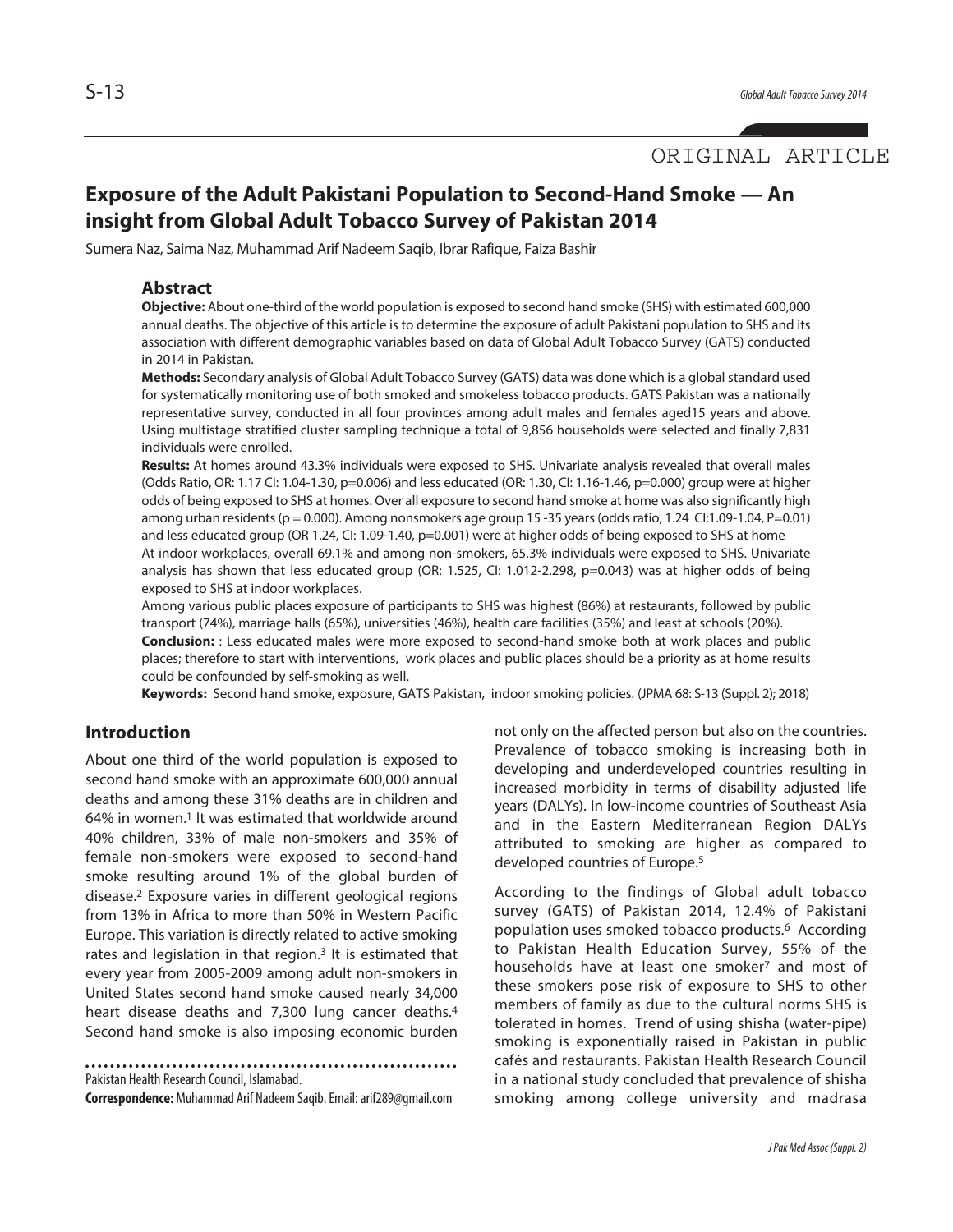students is 20%. <sup>8</sup> In respect of the health risks posed by SHS, the World Health Organization has encouraged countries to adopt smoke free policies as part of the Framework Convention on Tobacco Control (FCTC), which was also ratified by Pakistan. In 2002 ordinance of prohibition of smoking and protection of nonsmokers was approved and in section 3 of this ordinance all public and private offices, workplaces and educational institutes should be 100% smoke free and this ban intends to protect non-smokers from the harmful effects of SHS. Regarding the implementation of this law no published data is available from Pakistan.

In Pakistan lot of published work is available on smoked tobacco products and effect of SHS on health but pattern of exposure to SHS is not well studied. The objective of this paper is to describe the pattern of exposure to second-hand smoke along with risk factors or determinants in adult population of Pakistan using data of Global adult tobacco survey (GATS) of Pakistan.

# **Methodology**

Data of the cross sectional Global Adult Tobacco Survey (GATS) was analyzed. This survey was conducted in Pakistan in 2014.<sup>9,10</sup> The survey data was released for the general researchers by Center for Disease Control (CDC) (Data set is available at CDC Website (https://www.cdc.gov) and no prior permission is required for data use).

A total of 9,856 households were sampled using multistage stratified cluster technique, one individual was randomly selected from each participating household and finally 7,831 individuals were enrolled. Field interviewers collected data on Urdu translated version of standardized GATS household questionnaire using electronic data collection devices PDA (Personal Digital Assistant). From the randomly selected one respondent of each household questions were asked about background characteristics, tobacco use (smoking and smokeless), cessation, secondhand smoke exposure, tobacco purchase patterns and price, exposure to tobacco advertising and promotion, as well as knowledge, attitudes and perceptions towards tobacco use.

**Study variables:** Exposure to SHS was assessed at home, workplace and public places. At home, exposure was taken positive if the respondent's answer for "how often does anyone smoke inside your home" was either daily, weekly, monthly or less than monthly.

To calculate exposure at workplace only those respondents were included who work outside their home whether it is indoor or mix i.e. both indoors and outdoors. Exposure was recorded as positive if answer for question "During the past 30 days, did anyone smoke in indoor areas where you work?" was "yes".

To determine the exposure to SHS at public places respondents were asked whether they had visited any (government buildings/offices, private building/offices, healthcare facilities, restaurants, marriage halls, public transportation, universities, schools and educational institutes) in past 30 days. Those who answer "yes" were included and exposure in this group was taken positive if the respondent had seen people smoking at any of the public places where he/she had visited in last 30 days.

Smoking status of the respondents was assessed by the question: "'Do you currently smoke tobacco on a daily basis, less than daily, or not at all?" Respondents who reply 'not at all' were classified as non-smokers, while those who answer 'daily' or 'less than daily' were classified as smokers. Sociodemographic characteristics included were gender (male or female) and age (15-35,>35 years), residence (urban, rural) and education (less than primary, above primary).

# **Statistical Analysis**

For the current study, data was analyzed by using IBM-SPSS Statistics 20. For quantitative variables like age, mean  $\pm$  SD was calculated. For determining the association of SHS exposure at home and indoor workplaces with socio-demographic factors like age, gender, education level and residence, odds ratios were calculated followed by Chi square test. For gender wise exposure to SHS exposure at various public places odds ratios were calculated and Chi square test was applied. Pvalue <0.05 was considered significant in all cases. Frequency and percentages were calculated for existence of smoking policy at indoor workplaces.

### **Results**

The GATS survey included 7831 participants, of them 48.49% were urban and 51.51% were rural residents. Mean age of participants was 35.6± 15.2 years, mean age of urban residents was 35.53±14.84 years and of rural residents was 35.84±15.65 years. Among study participants, 48.3% were males (mean age 36.36±15.7 years) and 51.7% were females (mean age 35.06±14.7 years).

Overall, 48.3% (56.3 million) and among non-smokers, 43.3% (44.0 million), individuals were exposed to SHS at homes. Univariate analysis had revealed that overall, males (OR: 1.167 CI: 1.044-1.304, p=0.006) and less educated (OR: 1.302, CI: 1.159-1.464, p=0.000) group was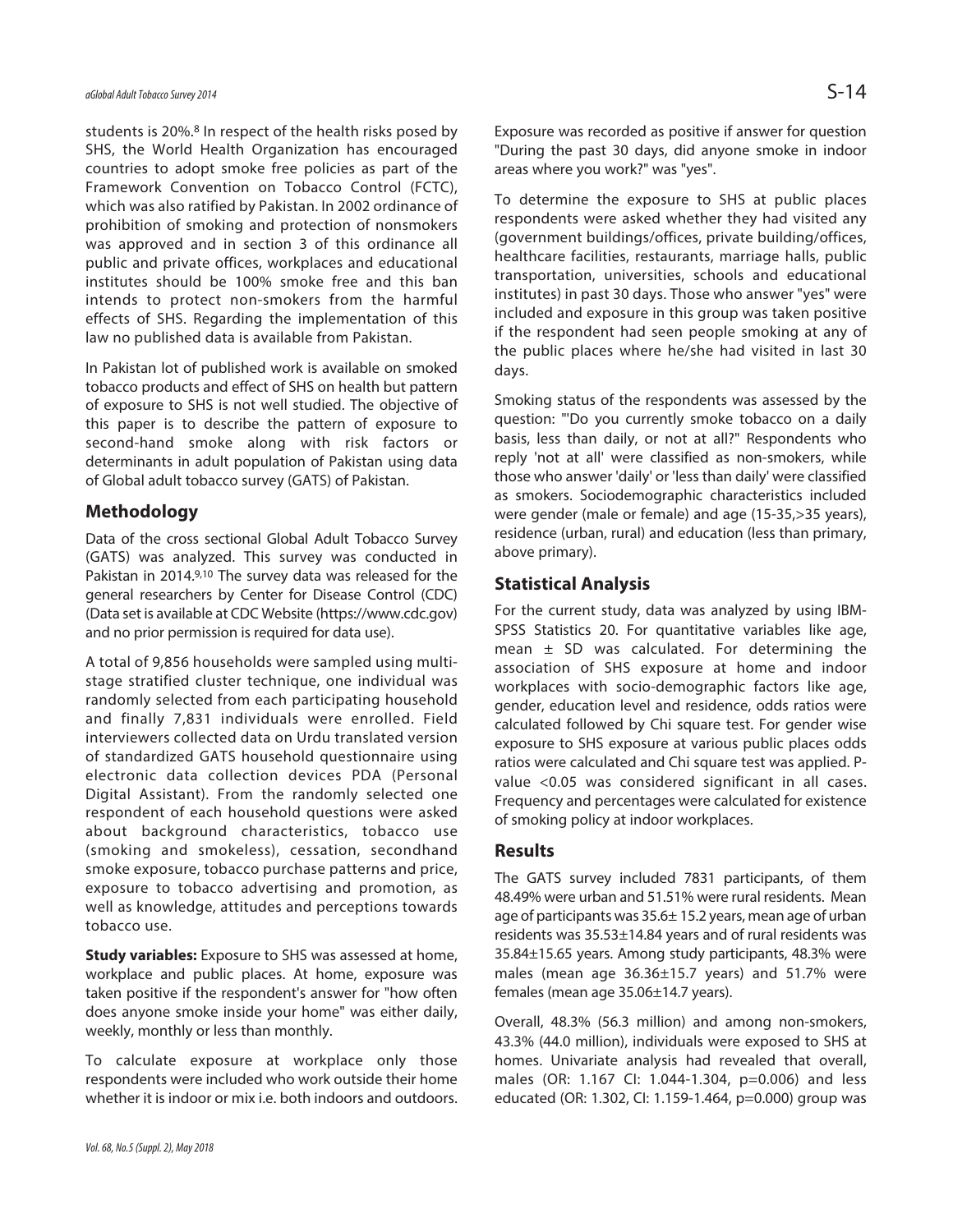|  | Table-1: Univariate analysis of demographic variables associated with exposure to SHS at home; GATS Pakistan, 2014. |  |
|--|---------------------------------------------------------------------------------------------------------------------|--|
|  |                                                                                                                     |  |

| <b>Demographic</b>     |                       |           | <b>Overall</b>  |         | <b>Non-smokers</b>    |           |             |         |
|------------------------|-----------------------|-----------|-----------------|---------|-----------------------|-----------|-------------|---------|
| <b>Characteristics</b> | <b>SHS Exposure %</b> | <b>OR</b> | 95%CI           | P-value | <b>SHS Exposure %</b> | <b>OR</b> | 95%CI       | P-value |
| Gender                 |                       |           |                 |         |                       |           |             |         |
| Male                   | 63.8                  | 1.167     | 1.044-1.304     |         | 53.9                  | 0.800     | 0.709-0.903 | 0.000   |
| Female                 | 60.1                  |           |                 | 0.006   | 59.4                  |           |             |         |
| Age (years)            |                       |           |                 |         |                       |           |             |         |
| $15 - 35$              | 61.6                  | 0.973     | 0.870-1.088     |         | 59.2                  | 1.241     | 1.098-1.402 | 0.001   |
| Above 35               | 62.3                  |           |                 | 0.627   | 53.9                  |           |             |         |
| <b>Residence</b>       |                       |           |                 |         |                       |           |             |         |
| Urban                  | 59.1                  | 0.805     | $0.721 - 0.900$ |         | 54.8                  | 0.84      | 0.745-0.946 | 0.004   |
| Rural                  | 64.2                  |           |                 | 0.000   | 59.1                  |           |             |         |
| <b>Education level</b> |                       |           |                 |         |                       |           |             |         |
| Primary or less        | 64.0                  | 1.302     | 1.159-1.464     | 0.000   | 59                    | 1.239     | 1.093-1.404 | 0.001   |
| Above primary          | 57.7                  |           |                 |         | 53.7                  |           |             |         |

Table-2: Univariate analysis of demographic variables associated with exposure to SHS at indoor workplaces ; GATS Pakistan, 2014.

| <b>Demographic</b>     |                       |           | <b>Overall</b> |         |                       |           | <b>Non-smokers</b> |         |
|------------------------|-----------------------|-----------|----------------|---------|-----------------------|-----------|--------------------|---------|
| <b>Characteristics</b> | <b>SHS Exposure %</b> | <b>OR</b> | 95%CI          | P-value | <b>SHS Exposure %</b> | <b>OR</b> | 95%CI              | P-value |
| Gender                 |                       |           |                |         |                       |           |                    |         |
| Male                   | 91.6                  | 0.894     | 0.351-2.278    | 0.814   | 90.3                  | 0.843     | 0.328-2.167        | 0.723   |
| Female                 | 92.4                  |           |                |         | 91.7                  |           |                    |         |
| Age (years)            |                       |           |                |         |                       |           |                    |         |
| $15 - 35$              | 91.2                  | 0.883     | 0.587-1.330    |         | 90.6                  | 1.058     | $0.670 - 1.671$    | 0.807   |
| Above 35               | 92.2                  |           |                | 0.552   | 90.1                  |           |                    |         |
| <b>Residence</b>       |                       |           |                |         |                       |           |                    |         |
| Urban                  | 91.4                  | 0.917     | 0.604-1.391    |         | 90.1                  | 0.911     | $0.573 - 1.450$    | 0.695   |
| Rural                  | 92.0                  |           |                | 0.683   | 90.9                  |           |                    |         |
| <b>Education level</b> |                       |           |                |         |                       |           |                    |         |
| Primary or less        | 93.2                  | 1.525     | 1.012-2.298    |         | 91.5                  | 1.298     | 0.826-2.040        | 0.258   |
| Above primary          | 90.0                  |           |                | 0.043   | 89.3                  |           |                    |         |

Table-3: Bivarant analysis of gender wise exposure to second hand smoke at various public places: GATS Pakistan, 2014.

| <b>Public place</b>                | <b>Exposure to SHS</b> | <b>Gender wise exposure to SHS</b> | Odds ratio                   | 95% CI | P-value      |       |
|------------------------------------|------------------------|------------------------------------|------------------------------|--------|--------------|-------|
|                                    | Exposed/total (%)      | Exposed males % (n)                | <b>Exposed females % (n)</b> |        |              |       |
| Government buildings               | 874/1377 (64%)         | 86.5 (756)                         | 13.5(118)                    | 2.645  | 2.013-3.476  | 0.000 |
| Private buildings                  | 1349/1740 (76%)        | 83.2 (1122)                        | 16.8(227)                    | 1.910  | 1.469-2.485  | 0.000 |
| Health care facilities             | 1009/2857 (35%)        | 56.3 (568)                         | 43.7 (441)                   | 1.661  | 1.423-1.939  | 0.000 |
| Restaurants                        | 1333/1557 (86%)        | 95.5 (1273)                        | 4.5(60)                      | 7.940  | 5.366-11.749 | 0.000 |
| Marriage halls                     | 348/533 (65%)          | 71.2 (272)                         | 21.8(76)                     | 6.158  | 4.159-9.117  | 0.000 |
| Public transportation              | 2980/4012 (74%)        | 67.3 (2007)                        | 32.7 (973)                   | 3.424  | 2.954-3.967  | 0.000 |
| <b>Universities</b>                | 87/190 (46%)           | 75.9 (66)                          | 24.1 (21)                    | 1.549  | 0.816-2.937  | 0.179 |
| Schools and educational facilities | 140/701 (20%)          | 72.9 (102)                         | 27.1(38)                     | 2.096  | 1.394-3.153  | 0.000 |

at higher odds of being exposed to SHS at homes. Exposure to second hand smoke at home is also significantly high among urban residents ( $p = 0.000$ ). Among non-smokers, individuals aged 15-35 years (OR: 1.241, CI: 1.098-1.402, p=0.001) and less educated (OR: 1.239, CI: 1.093-1.404, p=0.001) were at higher odds of being exposed to SHS. Although male gender and urban residence have significant p value but are at lower odds of being exposed to SHS (Table-1).

At indoor workplaces, overall 69.1% and among nonsmokers, 65.3% were exposed to SHS. Univariate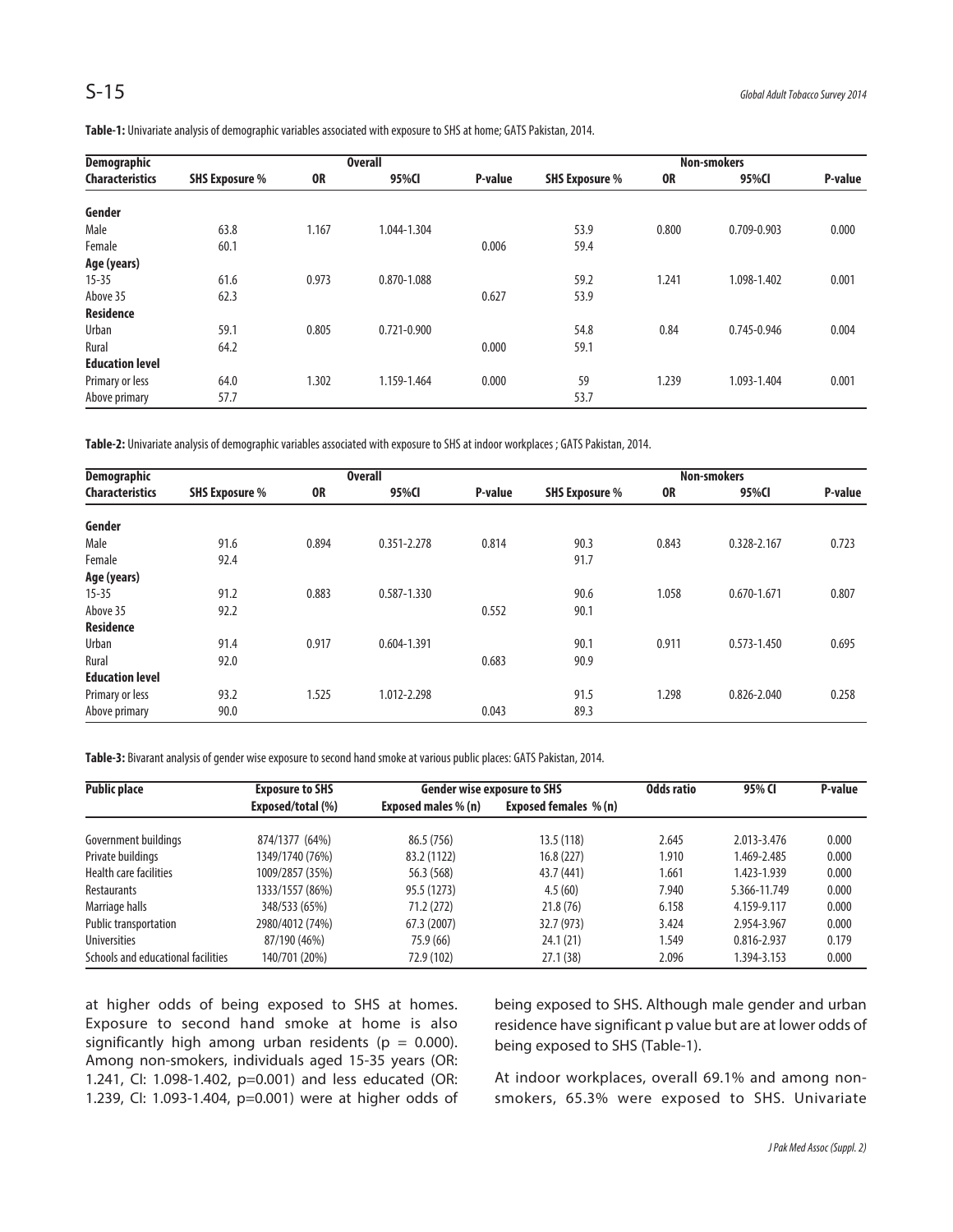| Category                 | Response                          | <b>Frequency</b> | Un weighted percent | <b>Weighted percent</b> |
|--------------------------|-----------------------------------|------------------|---------------------|-------------------------|
| No ban on indoor smoking | Allowed anywhere                  | 612              | 33.1                | 36.1                    |
| Partial ban              | Allowed only in some indoor areas | 228              | 12.3                | 12.7                    |
| Complete ban             | Not allowed in any indoor areas   | 548              | 29.6                | 27.5                    |
| No policy                | There is no policy                | 370              | 20.0                | 19.6                    |
| Refusal                  | Don't know                        | 81               | 4.4                 | 3.6                     |
|                          | Refused                           | 10               | 0.5                 | 0.5                     |

Table-4: Status of indoor smoking policies at workplace among participants working at indoor work places: GATS Pakistan, 2014.

analysis showed that demographic characteristics had no effect on overall SHS exposure except education, less educated group (OR: 1.525, CI: 1.012-2.298, p=0.043) was at higher odds of being exposed to SHS at indoor workplaces. Among non-smokers, SHS was not significantly associated with demographic characteristics (Table-2).

Exposure of participants to SHS at various public places was highest (86.0%) at restaurants followed by private buildings (76.0%), public transport (74.0%) marriage halls (65.0%) government buildings (64.0%) while was least at schools (20.0%). Univariate analysis revealed that at all workplaces except universities; males were more exposed to SHS with significant p vales of 0.000. Males were most exposed to SHS at restaurants with highest odds (OR 7.940, CI:5.366-11.749, p value 0.000) followed by marriage halls (OR: 6.16, CI:4.16-9.12, p= 0.000), Government bulidings (OR: 2.65, CI:2.01-3.48, p= 0.000), pivate buildings (OR: 1.91, CI:1.47-2.49, p= 0.000), and least at health care facilities (OR: 1.66, CI:1.42-1.94, p= 0.000) (Table-3).

Regarding existence of smoking policy at indoor workplaces, majority (36.1%) of the respondents reported that smoking is allowed anywhere at their workplaces and 19.6% had reported that no policy existed at their indoor workplaces about smoking (Table-4).

# **Discussion**

Secondary analysis of GATS data was done to determine self-reported exposure to SHS at homes, workplaces and public places among a nationally representative sample of Pakistani adults. Findings of the present study revealed that 65.1% nonsmokers were exposed to SHS. These findings are comparable to the findings of Global Health Professional Survey of Pakistan conducted in 2011 in which 60.4% nonsmokers were exposed to SHS.11

About 48.3% adult Pakistanis and 43.3% non-smokers were exposed to SHS at their homes however according to the findings of Global Youth Tobacco Survey (GYTS) Pakistan-

2013 around 21% students of aged 13-15 years were exposed to SHS at home. <sup>12</sup> Exposure of the adults aged >15 to SHS is almost double as compare to youth aged 13-15 years. Exposure to SHS at home in India was also 48%. 13 This is the alarming situation that despite of the half prevalence of smoking compared to India, exposure to SHS is almost same in both countries. High exposure to SHS at home in Pakistan can be explained by the fact that in Pakistan focus and priority of tobacco control policies and cell is yet not on smoke free homes, people are unaware about the adverse health effects of SHS and due to cultural norms of country adult smokers usually smoke at home. According to the findings of Pakistan Health education survey 1999, about 55% of households in Pakistan had at least one smoker7 and these smokers are threat to their families for exposure to SHS. It is desperately required to encourage the voluntary adoption of smoke-free home rules and for this strategies should be developed and implemented which will not only reduce exposure of SHS in the general population but will also help to fully protect all non-smokers from the adverse health effects of SHS exposure. Recent studies also suggested that smoke-free home is associated with increased smoking cessation.<sup>14</sup> When compared with other countries in the region, exposure to SHS at home in china is (67.3%), Vietnam (67.7%), Philippines (44.8%),Thailand (39.1%), Russia (33.2%) and 17.3% in Mexico. 15

Findings of this study revealed that among Pakistani citizens 69.1% adults were exposed to second hand smoke at workplaces (72.5% males and 37.3% females) and among nonsmokers 65.3% were exposed. In India exposure to SHS at workplace is only 29.9%. <sup>13</sup> According to GATS report of China 63.3% adults were exposed to SHS at their indoor workplaces<sup>16</sup> while in Bangladesh 63.0% adults were exposed to SHS at their indoor workplaces. <sup>17</sup> These surveys shows that exposure to SHS at work places is highest in Pakistan followed by China, Bangladesh and India. This is probably due to lack of implementation of smoke free policies in Pakistan.

The analysis revealed that 29.6% respondents who work